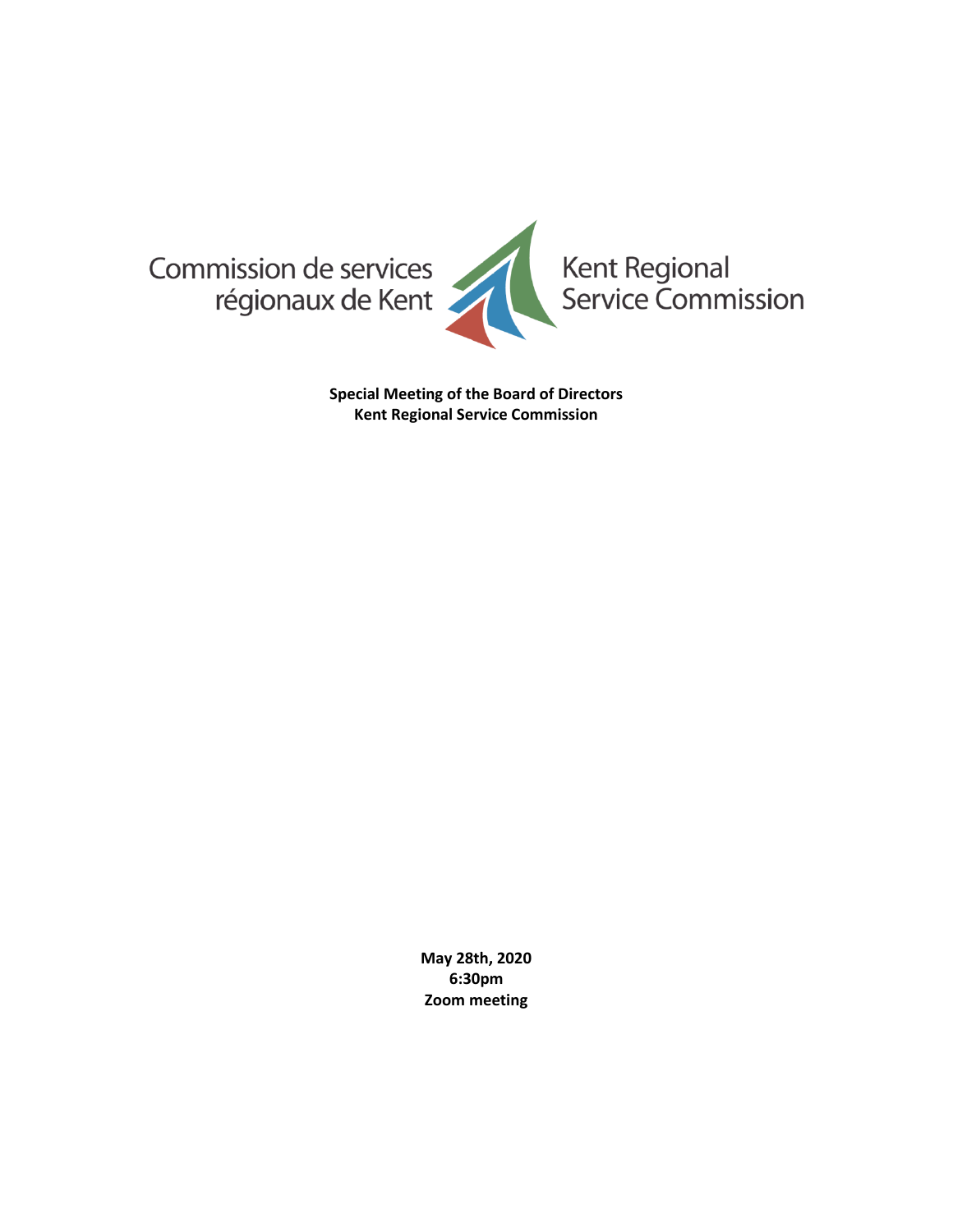# **1. CALL TO ORDER**

Pierrette Robichaud calls the meeting to order at 6:33pm and welcomes everyone.

# **2. ATTENDANCE**

- ➢ Pierrette Robichaud, Chair of the KRSC/Mayor of the Town of Rogersville
- ➢ Gisèle Fontaine, LSD of Saint-Louis
- ➢ Eugère Cormier, Deputy mayor for the Village of Saint-Antoine
- ➢ Tina Beers, LSD of Harcourt
- ➢ Roland Fougère, Mayor for the Town of Bouctouche
- ➢ Danielle Dugas, Mayor for the Village of Saint-Louis-de-Kent
- ➢ Pierre LeBlanc, LSD of Grande-Digue
- $\triangleright$  Jean Hébert, Mayor for the Rural Community of Cocagne
- ➢ Randy Warman, Mayor for the Village of Rexton
- ➢ Claude LeBlanc, Vice-Chair of the KRSC/LSD of Wellington
- ➢ Paul Lirette, LSD of Saint-Charles
- ➢ Docile Cormier, LSD of Carleton
- ➢ Maurice Maillet, LSD of Sainte-Marie-de-Kent
- ➢ Roger Doiron, Mayor of the Town of Richibucto

#### **ABSENCES**

- ➢ Jean-Charles Daigle, LSD of Pointe-Sapin
- ➢ Roger Richard, LSD of Acadieville
- $\triangleright$  Kris Morey, LSD of Weldford

### **OTHERS**

- $\triangleright$  Paul Lang, Executive Director of the KRSC
- ➢ Léon Bourque, L. Bourque & Associates
- ➢ Francine Arsenault, Administrative Assistant for the KRSC
- ➢ Francine Babineau, Translator
- $\triangleright$  Julie Payer Lafrance, Recreational Master Plan Implementation Coordinator for the KRSC
- ➢ Jean Goguen, Planning Director for the KRSC
- $\triangleright$  Éric Demers, Solid Waste Director for the KRSC
- ➢ Isabelle Godin, Project Coordinator for the KRSC

#### **3. CONFLICT OF INTEREST DECLARATIONS**

None

#### **4. ADOPTION OF THE AGENDA**

#### 2020-028

It was moved by Gisèle Fontaine, seconded by Claude LeBlanc, that the agenda be accepted as presented.

Motion carried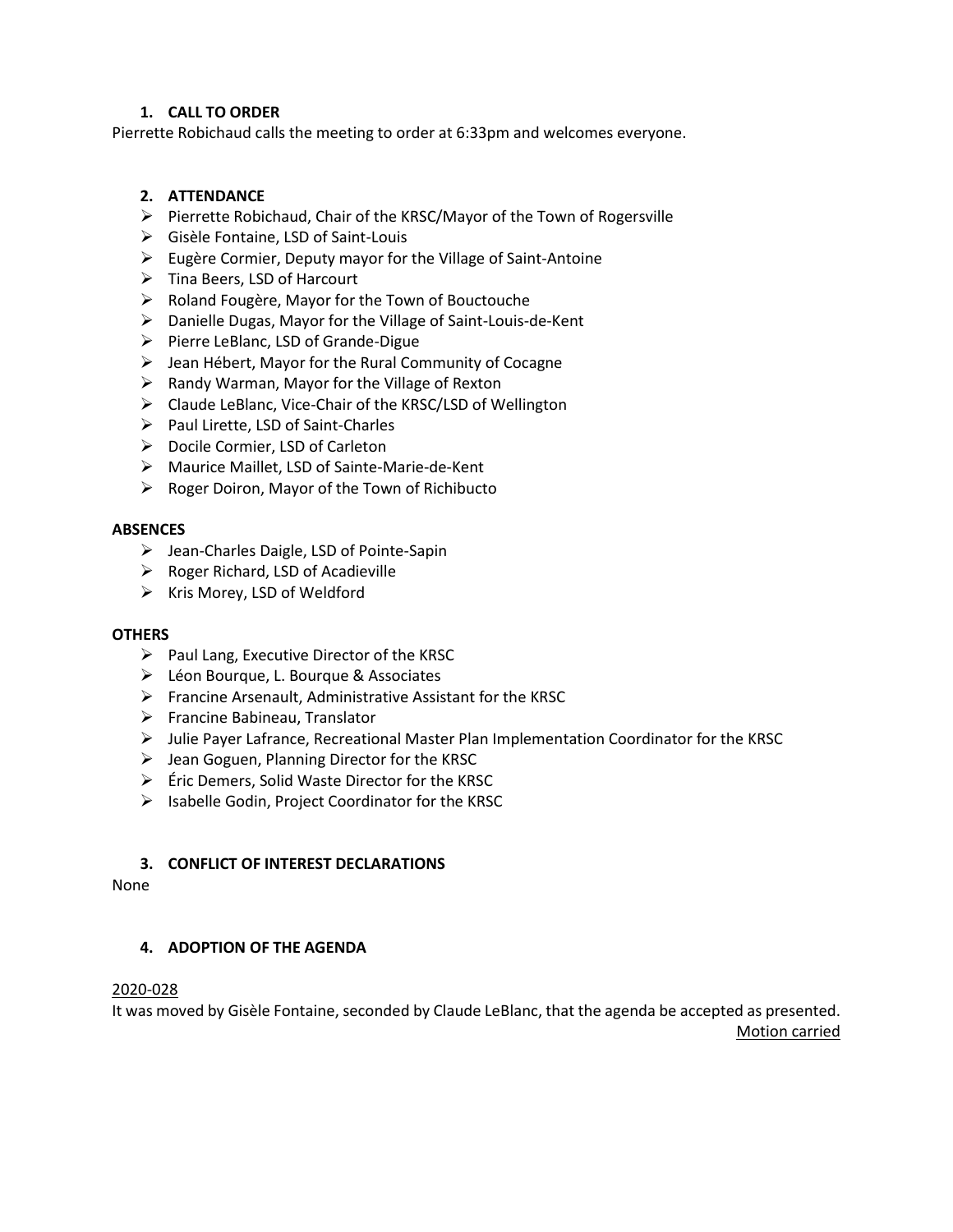### **5. ADOPTION OF THE 2019 ANNUAL GENERAL MEETING MINUTES**

### 2020-029

It was moved by Maurice Maillet, seconded by Paul Lirette, that the 2019 Annual General Meeting minutes be accepted with the following modifications: Switch motions 2019-25AGM and 2019-026AGM and add there a vote was taken.

Motion carried

### **6. PRESENTATION OF THE ANNUAL REPORT**

The Chair gives a brief report for 2019 and thanks the members for all their support.

#### **a) Corporate**

Paul Lang gives a brief resumé of 2019.

#### **b) Planning**

Jean Goguen gives us a brief overview of activities during 2019.

#### **c) Solid Waste**

Éric Demers gives us the headlines of 2019.

#### **d) Recreation**

Julie Payer Lafrance gives un an overview of her report for 2019.

#### 2020-030

It was moved by Roland Fougère, seconded by Eugère Cormier, that the annual report of the Kent Regional Service Commission be accepted as presented.

Motion carried

### **7. PRESENTATION OF THE AUDITED FINANCIAL STATEMENTS**

Léon Bourque presents the audited financial statements for 2019.

#### 2020-031

It was moved by Paul Lirette, seconded by Claude LeBlanc, that the audited financial statements of the Kent Regional Service Commission for 2019 be accepted as presented.

Motion carried

#### 2020-032

It was moved by Gisèle Fontaine, seconded by Jean Hébert, that the auditors for the 2020 financial year be L. Bourque & Associates C.P. Inc.

Motion carried

### **8. MOTIONS AND RESOLUTIONS**

### **a) Elections**

WHEREAS due to the Covid-19 virus, it is impossible to hold an AGM in person.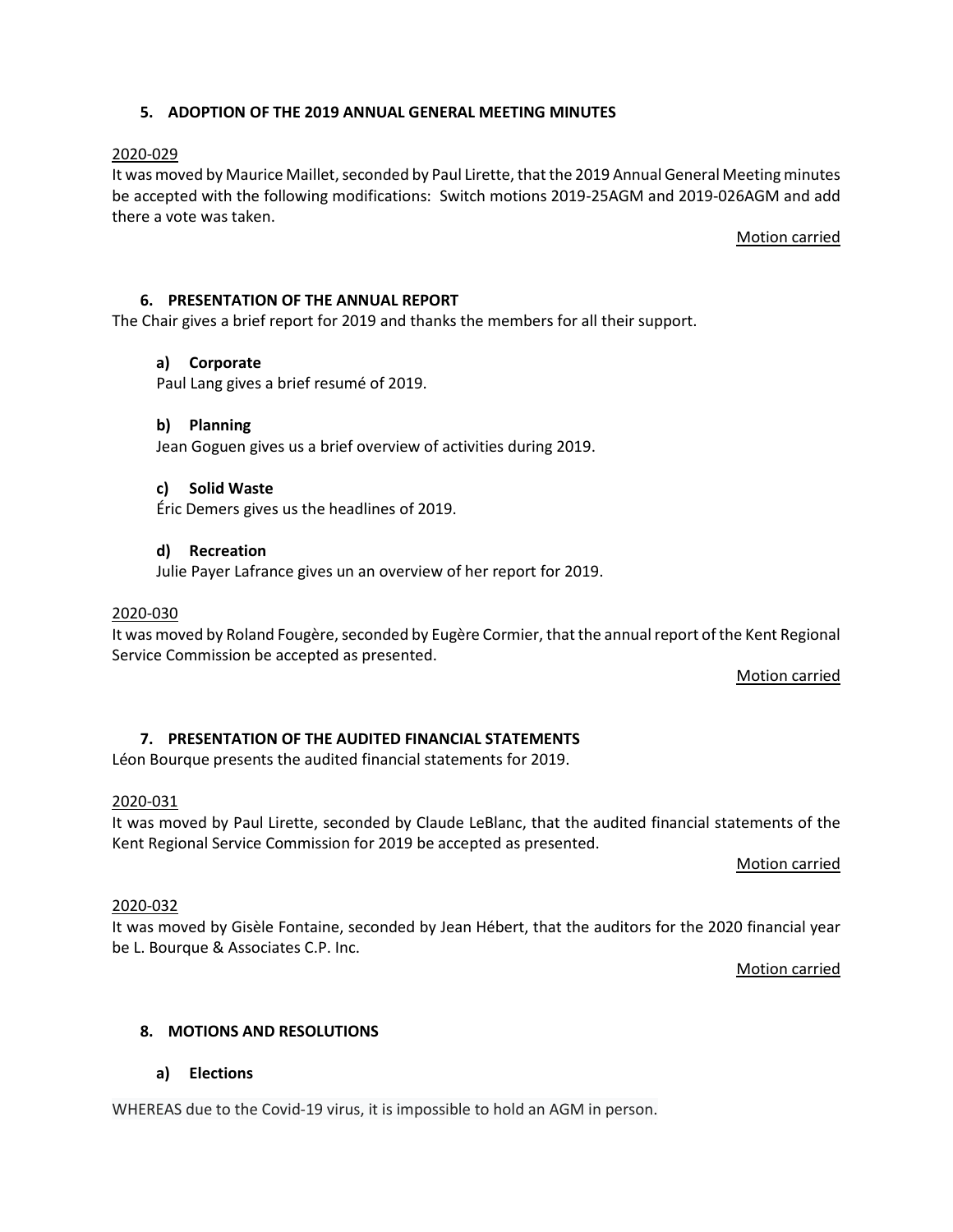WHEREAS in order for the new BOD to be able to choose the representatives on its committees, as well as the Presidency and the Vice-presidency, it is preferable to wait until the Annual General Meeting of 2021 in order to proceed with the elections.

### 2020-033

It is therefore resolved that all members of the Kent Regional Service Commission committees be reappointed until the next Annual General Meeting in 2021.

Moved by :: Danielle Dugas Seconded by: Roland Fougère

### Motion carried

### 2020-034

It is also resolved that Pierrette Robichaud and Claude LeBlanc remain in their respective positions until the next meeting of the Board of directors held in person.

Moved by: Danielle Dugas Seconded by: Eugère Cormier

### Motion carried

# **b) Buy local campaign**

WHEREAS our local businesses have been badly affected by the pandemic.

WHEREAS most of our local businesses were allowed to reopen on May 8.

WHEREAS we have a role as the RSC to encourage the population of the region to support our businesses in the area.

WHEREAS the staff of the Kent RSC is working jointly with the CBDC Kent, RDÉÉ NB and the regional chambers of commerce to establish and execute a local purchasing strategy.

WHEREAS we are the only RSC in NB to have a joint strategy with economic stakeholders in the territory. WHEREAS RDÉÉ NB and the CBDC Kent are funding the development of a local purchasing strategy. WHEREAS the Kent RSC with the CBDC Kent, RDÉÉ NB and the chambers of commerce will be able to execute the local strategy, however financial resources will be necessary to ensure effective results. WHEREAS the Kent RSC will not use certain funds planned for public events due to the pandemic and, if the council so wishes, can renew these funds to the execution of the local purchasing strategy.

### 2020-035

It is therefore resolved that the Kent RSC contributes the sum of \$ 7,500 for the execution of the strategy developed by Forté Communication and that other partners invest sums to ensure having the greatest possible impact on businesses of our territory.

Moved by : Jean Hébert Seconded by : Danielle Dugas

### Motion carried

# **c) Stella-Maris-de-Kent Hospital**

WHEREAS the Vitalité Health Network tried to close the emergency department overnight at Stella-Marisde-Kent Hospital.

WHEREAS the provincial government has decided not to proceed with the proposed changes.